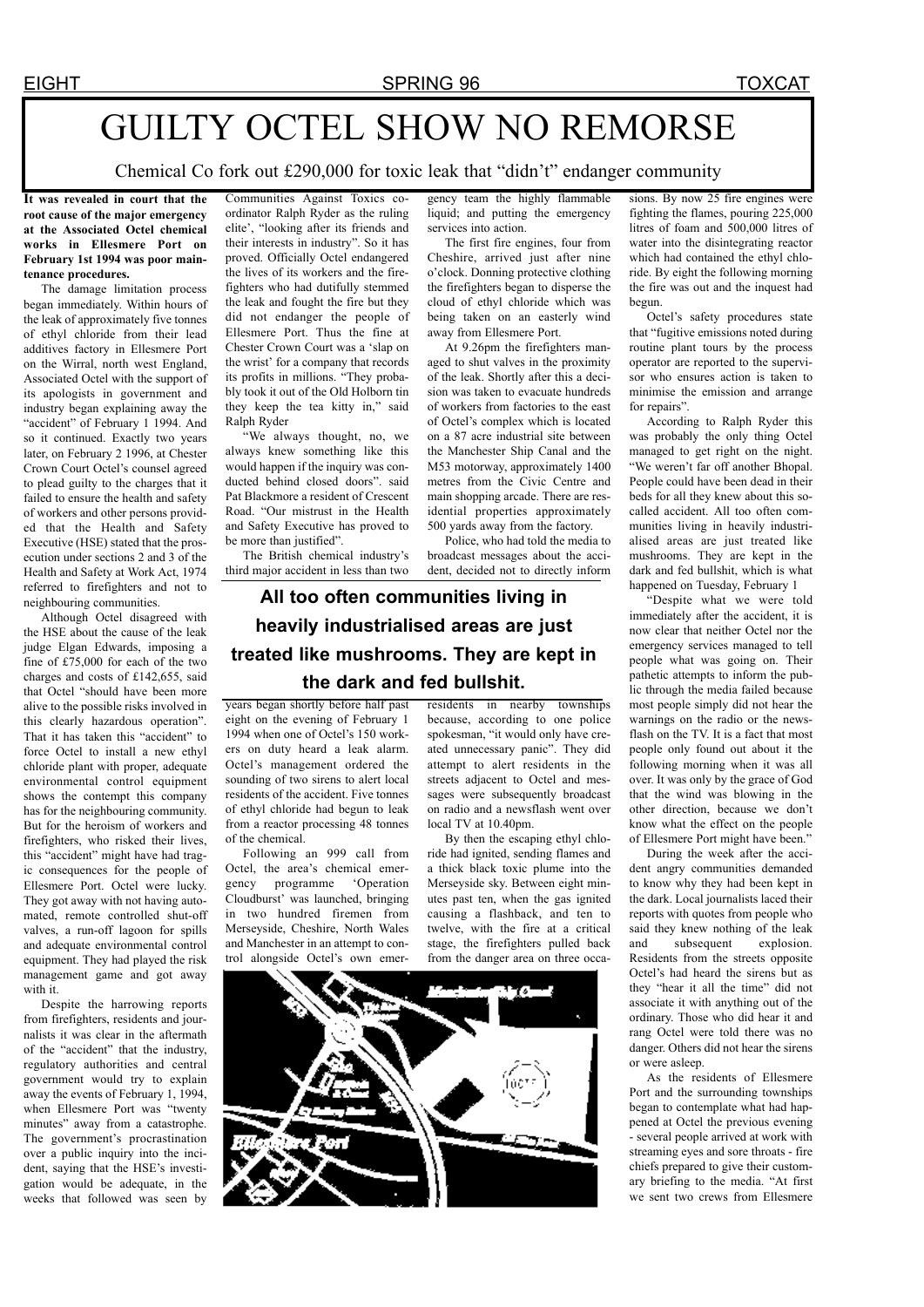Port to the incident, but the leak just kept coming," Cheshire Fire Brigade's Evan Morris told the assembled press. "When the fire broke out we were told we had 30 minutes to bring the flames under control, otherwise the integrity of the tanks would be lost and we would have had to evacuate. At this stage we took the decision to launch a major foam attack to prevent the fire from becoming a possible disaster."

Because the reactor had been specially treated to insulate it from fire for at least two hours the fire chiefs knew they had until ten past twelve to control the blaze. For 100 minutes the firefighters fought the

flames, retreating on three occasions as the intensity of the blaze threatened more explosions. Seven firemen from Cheshire and Merseyside needed medical treatment.

At ten to twelve the fire chiefs had the flames under control. So, asked the press, did this mean we were twenty minutes from disaster? Cheshire Chief Fireman Dennis Davis concurred with his colleague. "If the container (reactor) had gone up we would have been forced to withdraw to a safe distance and leave it to burn, leading to a significant off-site release."

Octel, the local authority and the government saw the events of that Tuesday night differently. Ellesmere Port had not, as they put it, "been 20 minutes from Armageddon". Octel's health and safety manager Rod Atkins got himself embroiled in pedantics, insisting that there had been a flash-over not an explosion

**It is the presence on site of Chlorine, Lead Alkys, Ethyl Chloride, Didromoethane and Methyl Chloride which requires the Ellesmere Port plant to operate within the CIMAH regulations. Because of the nature of these chemicals, we go to great lengths to ensure that they are always contained. However, a major accident involving any of them could result in offsite harm to people and the local environment. Associated Octel Public Information Sheet.**

when the ethyl chloride ignited. "An explosion suggests mass devastation when in reality there was only fire damage. The vessels concerned were fully protected by cladding for a minimum of two hours, giving more than sufficient time for the fire brigade to fight the fire." Ellesmere Port & Neston Borough Council chief executive Stephen Ewbank said they had been practising Operation Cloudburst and were ready to handle anything "as a result of the live situation". In the House of Commons on Friday, February 11, in answer to a motion tabled by Ellesmere Port Labour MP Andrew Miller, who called for a public

TOXCAT SPRING 96 NINE

children who live in Crescent Road have asthma.

Within a fortnight of the "accident" the local community nearest Octel were demanding as a matter of course a public enquiry. Cora Lonsdale was adamant. "We are entitled to a public enquiry and they are trying to say it wasn't serious. They are trying to get away with it."

Andrew Miller, who had told the House of Commons that the HSE investigation would be too narrow, said that a public enquiry "would embrace the legitimate concerns of residents in the area, dispense invaluable advice to our emergency services, who dealt with this incident

**Associated Octel is 89% owned by the US Great Lakes Chemical Corp., In the year of the emergency (1994) it accounted for 60% of Great Lakes \$405 million operating profit and 26% of its \$2billion in sales**

> inquiry, the Tory employment minister Michael Forsyth said a decision on a public inquiry would have to await the outcome of the HSE's investigation. Despite the support of 135 MPs for a public inquiry, Forsyth was ambivalent about the accident. "I have been advised by the Health and Safety Executive that 20 minutes to disaster is a gross exaggeration."

> Gross exaggeration or not the general feeling among the immediate communities indicated that they wanted a public inquiry. "We are sick and tired of seeing investigations like this held behind closed doors," Ralph Ryder said a week after the disaster. "As this was a major incident involving dangerous chemicals, we believe we are entitled to be there when explanations are given. If there is nothing to hide there should not be a problem and Associated Octel and the authorities should welcome an open door policy.

> Not content to wait for action from the regulatory authorities the residents closest to the factory issued a statement, following a meeting of concerned people in Crescent Road, requesting a meeting with Octel to discuss the company's safety processes and what efforts it was making to protect the community. The residents added that they wanted to know why "the emergency was so poorly handled".

One resident, Pat Prescott, said her two sons had felt a worsening of their asthma conditions following the fire. "Nearly all residents complained of headaches and sore throats and after visiting the asthma clinic the three family members who have asthma have shown a deterioration of their condition." It has been estimated that roughly half of the 35

in such a sterling fashion, and would serve the industry itself by providing extensive guidelines to help prevent such accidents in the future". Miller said he was baffled by the government's response. The cynical view, as more than 6,000 signed a petition demanding a public enquiry, was that the government was only interested in looking after industry. After all the balance of payments had to be maintained. In 1993 Octel exported 92,000 tonnes of tetra-ethyl lead and tetra-methyl lead worth £240 million.

Associated Octel has been in Ellesmere Port since the late forties manufacturing lead additives for petrol. According to Bob Larbey, the company's manager of external affairs, Octel is a safe place to work in. Octel management stress that during 40 years in the area they have had few incidents and none of any significance except a chimney fire in 1986. A look at Octel's recent history shows that its safety record is not as unblemished as the company would like the public to believe. In March 1993 a chlorine leak from Octel reduced workers in a nearby factory to a heap as they succumbed to the toxic fumes, gasping for breath. But this incident did not go unreported. The local media ran the story and claimed that 14 Octel workers exposed to the chlorine had received medical treatment.

November 1993 Octel admitted to the regulatory authorities an unauthorised release of approximately one tonne of ethyl chloride at ten to seven on November 11. Octel also admitted there had been two similar escapes of ethyl chloride on June 11 and July 27, 1992. Action, the company stressed, had been completed to prevent recurrence of the specific causes. Apart from the application in 1989 of a protective insulation to vessels containing toxic substances following the first safety review of the Octel site under the Control of Industrial Major Accident Hazards (CIMAH) Regulations 1984 there is no evidence, claim local anti-toxic campaigners, that the company has gone out of its way to implement comprehensive safety and environmental control features. During the court case Octel's counsel said the company had invested £2.1 million in safety measures between 1987 and 1992. "Did all this money go on insulation?" Ralph Ryder of CATS wondered, "because there's not much evidence it went on protecting

> the workers and the community from a potential disaster like this." Perhaps, he also wondered, that was why two workers, with more than 20 years experience in

Octel, rang him to explain their concerns about health and safety in the factory since Great Lakes took over in 1988, immediately reducing maintenance staff.

"When I asked the Health & Safety Executive official if checks were made on maintenance records etc by local and regulatory official I was assured they were. This is obviously not the case here or the inadequacies in the maintenance procedures would have been picked up before the emergency". said Pat Blackmore.

In isolation these incidents can be dismissed by Octel as part of the everyday running of the factory until we look at the company's application for an integrated pollution license (IPC) under the EPA legislation. On 29 July 1992 Her Majesty's Inspectorate of Pollution (HMIP) requested additional information from Octel to complete the IPC authorisation.

"What standby/emergency systems are installed to prevent/minimise any potential environmental

**Ethyl chloride and methyl chloride are highly flammable liquefied gases and ignition of a major release of either of these chemicals could result in a fire or, in exceptional circumstances, an explosion. Both events would generate a toxic smoke which could cause offsiter effects. Associated Octel Public Information Sheet**